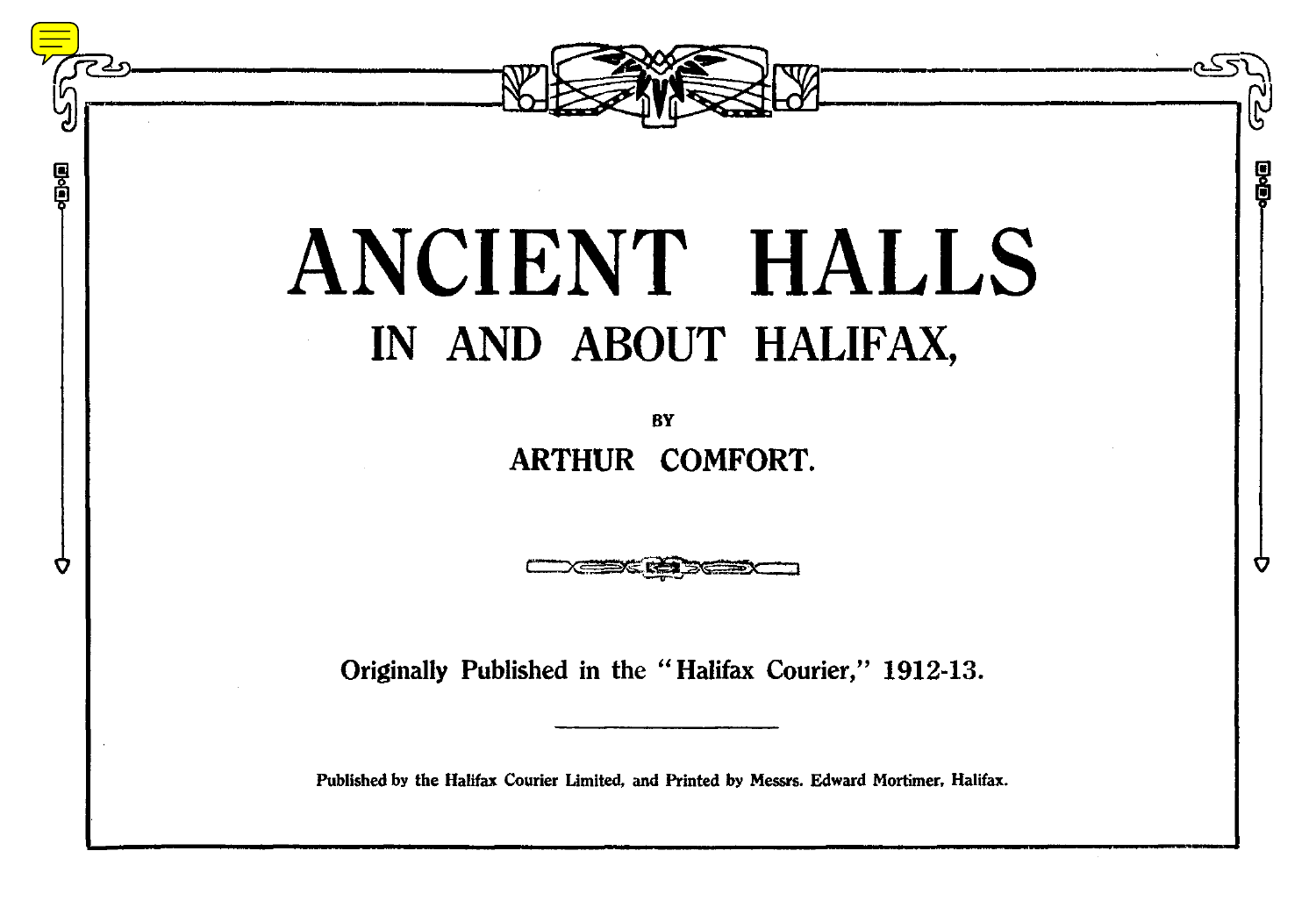## **CONTENTS.**

**1 [.—Barkisland Hall.](#page-2-0) 2 .—Howroyde Hall, Barkisland. 3 .—New Hall, Elland. 4.—Clay House, Greetland. 5 .—Crawstone Hall, Greetland. 6.—Sunnybank, Greetland. 7 .—Piece Hall, Halifax. 8 .—Hope Hall, Halifax. 9.—Wood Hall, Skircoat. 10.—Backhall, Siddal. 11.—Broadley Hall, Halifax. 12.—Willow Hall, Cote Hill. 13.—Shibden Hall, Halifax. 14.—High Sunderland, Halifax. 15.—Staups House, Shibden. 16.—Holdsworth House, Holmfield.** 17.—St. Giles' House, Lightcliffe.

**19.—Wynter Edge Hall, Hipperholme. 20.—Great House, Midgley. 21.—Kershaw House, Midgley. 22.—Mytholmroyd Farm. 23.—Broadbottom, Mytholmroyd. 24.—Brearley Hall, Mytholmroyd. 25.—Old Cragg Hall, Mytholmroyd. 26.—Norland Hall. 27.—Norland Lower Hall.**

**18.—Coley Hall.**

**28.—Binroyd, Norland. 29.—Hazlehurst Hall, Ambler Thorn. 30.—Goat House, Rishworth. 31.—Upper Cockroft, Rishworth. 32.—Shelf Hall. 33.—High Bentley, Shelf. 34.—St. Anne's, Southowram.**

**36.—Old Haugh End, Sowerby. 37.—Field House, Sowerby. 38.—Wood Lane Hall, Sowerby. 39.—Bentley Royd, Sowerby. 40.—Asquith Bottom House, Sowerby Bridge. 41.—Underbank, Sowerby Bridge. 42.—Clay House, Soyland. 43.—Bradley Hall, Stainland. 44.—Jagger Green Hall, Stainland. 45.—Todmorden Hall. 46.—Old Town Hall, Wadsworth. 47.—Great Burlees, Wadsworth. 48.—Warley House. 49.—Peel House, Warley. 50.—The Hollins, Warley.**

**35.—Walterclough Hall, Southowram.**

**Appendix—i, ii, iii, iv, v, vi, vii, viii.**

**Front Cover—Lower Cockroft, Rishworth. Back Cover—Old School, Rishworth .**